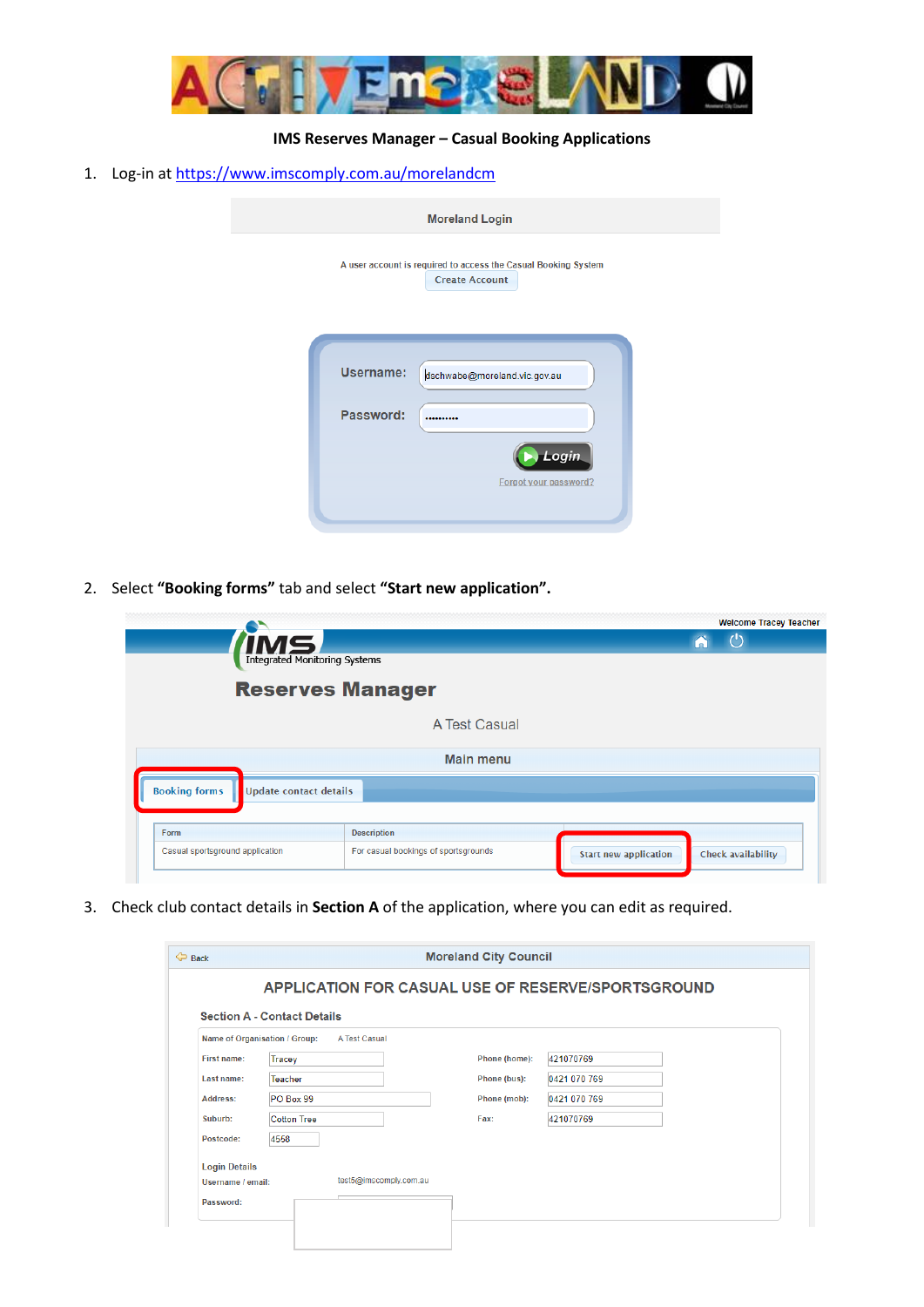- 4. **Section B** is where all the important booking details are required, please ensure you complete each field.
- 5. Please list additional booking details in the text box provided for any items to be taken onto the reserve.
- 6. Dates can be a one off or reoccurring. Please select the box if reoccurring and use the "**Same DAY/TIME each WEEK"** option, then select the end date for the reoccurring days.

| Reserve / Sportsground required:                                                        | Dunstan Reserve - Soccer<br>۷.                                                                                                                                             |
|-----------------------------------------------------------------------------------------|----------------------------------------------------------------------------------------------------------------------------------------------------------------------------|
| Number of Sportsgrounds required:                                                       | ◉ 1<br>$\circ$ 2<br>$\bigcirc$ 3<br>$04 \t 05 \t 06 \t 07 \t 08$                                                                                                           |
| Number attending:                                                                       | 30                                                                                                                                                                         |
| Activity to be conducted on<br>reserve/sportsground:                                    | $\Box$ Athletics<br>$\Box$ Football<br>Soccer<br><b>Baseball</b><br>Hockey<br>$\Box$ Softball<br>$\Box$ Cricket<br>$\Box$ Netball<br>$\Box$ Tennis<br>Other (please state) |
| Please tick the box relating to your activity:                                          | $\Box$ PE Class<br>Regional Competition<br>Interschool Competition<br>State Competition<br>Intraschool Competition<br>$\Box$ Social                                        |
| What items will be taken onto sportsground/reserve:                                     |                                                                                                                                                                            |
| Pre-season Training (runners only)                                                      |                                                                                                                                                                            |
|                                                                                         |                                                                                                                                                                            |
| Teams training: Seniors Metro 3 male, U17 male, U15 female<br>Date/s of proposed event: |                                                                                                                                                                            |
|                                                                                         |                                                                                                                                                                            |
| Booking number: 1<br>Date of booking:                                                   | 11-Nov-2019                                                                                                                                                                |
| <b>Times required:</b>                                                                  | From: 6:30pm<br>▼ To: 8:30pm<br>$\pmb{\mathrm{v}}$                                                                                                                         |
| Tick box if a recurring event:                                                          | $\overline{\mathscr{I}}$                                                                                                                                                   |
| <b>Repeat pattern:</b>                                                                  | Same DAY/TIME each WEEK<br>۷.                                                                                                                                              |
| <b>Repeat quantity:</b>                                                                 | OR Repeat until: 17-Dec-2019<br>select repeat quantity                                                                                                                     |
| <b>Booking number: 2</b>                                                                |                                                                                                                                                                            |
| Date of booking:                                                                        | <b>Remove booking</b><br>m                                                                                                                                                 |
| <b>Times required:</b>                                                                  | From: Select time v   To: Select time v                                                                                                                                    |
| Tick box if a recurring event:                                                          | □                                                                                                                                                                          |

- 7. Add another booking if you require multiple days in a week, or multiple single dates throughout the year. Please note a casual booking application is for a single reserve. If multiple grounds are required, a separate application is required for each ground.
- 8. **Section C** requires a current PLI, bookings cannot be submitted or approved without one.
- 9. **Section D** requires you to open the Terms and Conditions PDF before submitting the application. These terms and conditions are mandatory for all Casual Bookings.
- 10. A tick box will become available after viewing the terms and conditions, allowing you to agree to the terms and conditions. This tick box is required to submit the application.
- 11. To submit the application, please select **"Submit Application".** If you need to save it and return to it at another time, you can also select **"Save Incomplete Application".** The application will be saved and can be selected in the **"Booking forms"** tab in your IMS account.